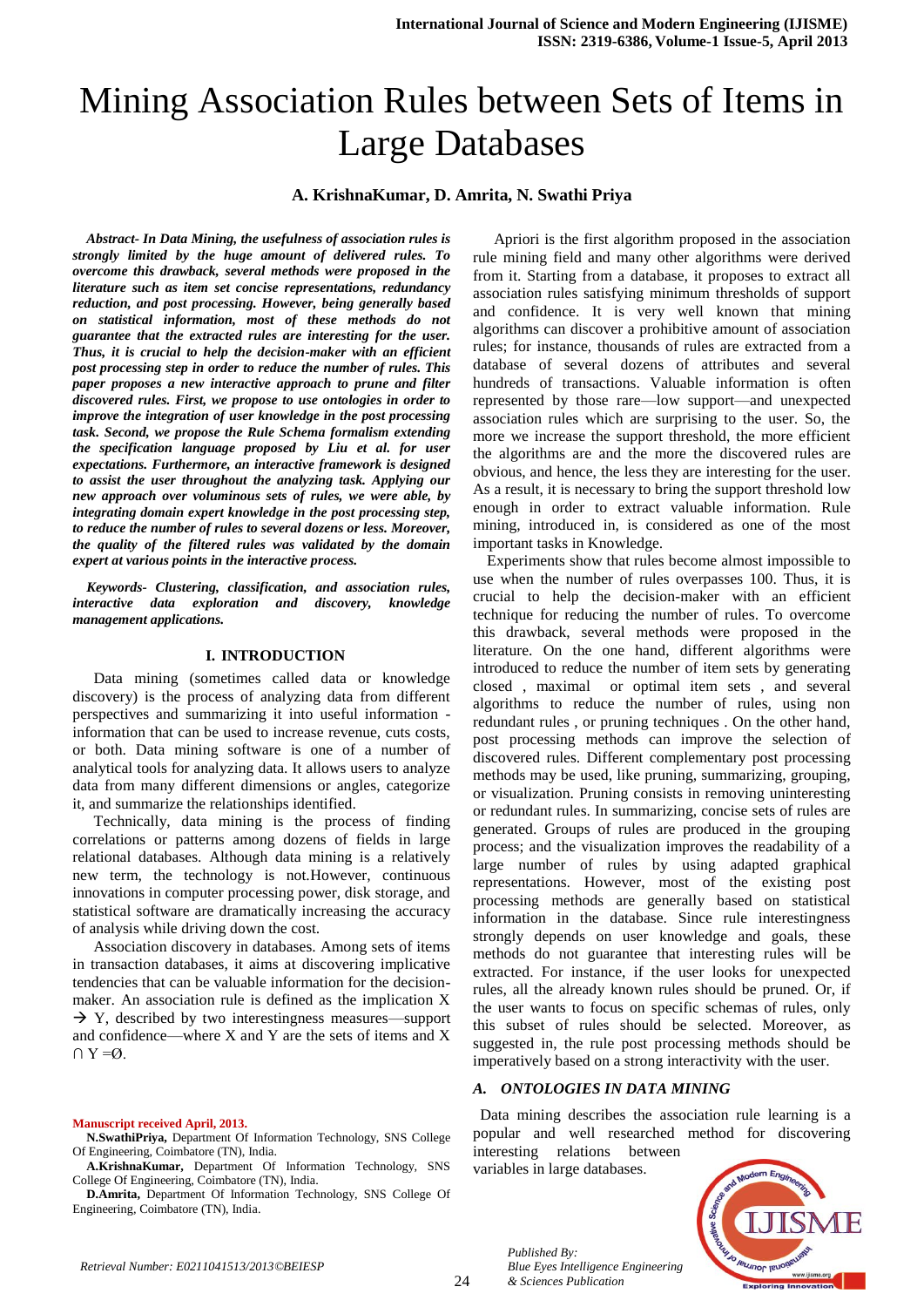It is intend to identify strong rules discovered in the databases using different measures of interestingness association rule learning is a popular and well researched method for discovering interesting relations between variables in the large databases. Ontologies have evolved over the years from controlled vocabularies to thesauri (glossaries), and later, to taxonomies.. By conceptualization, we understand here an abstract model of some phenomenon described by its important concepts. The formal notation denotes the idea that machines should be able to interpret ontology. Moreover, explicit refers to the transparent definition of the ontology elements. Finally, shared outlines that ontology brings together some knowledge common to a certain group, and not individual knowledge. Several other definitions are proposed in the literature. For instance, ontology is viewed as a logical theory. The ontologies are described as (Meta) data schemas, providing a controlled vocabulary of concepts, each with an explicitly defined and machine processable semantics Depending on the granularity, four types of ontologies are proposed in the literature: upper (or top level) ontologies, domain ontologies, task ontologies, and application ontologies.

Top-level ontologies deal with general concepts; while the other three types deal with domain specific concepts. Ontologies, introduced in data mining for the first time in early 2000, can be used in several ways. Domain and Background Knowledge Ontologies, Ontologies for Data Mining Process, or Metadata Ontologies. Background Knowledge Ontologies organize domain knowledge and play important roles at several levels of the knowledge discovery process. Ontologies for Data Mining Process codify mining process description and choose the most appropriate task according to the given problem; while Metadata Ontologies describe the construction process of items. In this paper, we focus on Domain and Background Knowledge Ontologies. The first idea of using Domain Ontologies was introduced by Srikant and Agrawal with the concept of Generalized Association Rules (GAR).

Ontology of background knowledge can benefit all the phases of a KDD cycle described in CRISP-DM. The role of ontologies is based on the given mining task and method, and on data characteristics. From business understanding to deployment, the authors delivered a complete example of using ontologies in a cardiovascular risk domain. Related to Generalized Association Rules, the notion of raising was presented. Raising is the operation of generalizing rules (making rules more abstract) in order to increase support in keeping confidence high enough. This allows for strong rules to be discovered and also to obtain sufficient support for rules that, before raising, would not have minimum support due to the particular items they referred to. The difference with Generalized Association Rules is that this solution proposes to use a specific level for raising and mining.

The knowledge discovery and data mining (KDD) field draws on findings from statistics, databases, and artificial intelligence to construct tools that let users gain insight from massive data sets. People in business, science, medicine, academia, and government collect such data sets, and several commercial packages now offer general-purpose KDD tools. An important KDD goal is to "turn data into knowledge." For example, knowledge acquired through such methods on a medical database could be published in a medical journal. Knowledge acquired from analyzing a

financial or marketing database could revise business practice and influence a management school's curriculum. In addition, some US laws require reasons for rejecting a loan application, which knowledge from the KDD could provide. Occasionally, however, you must explain the learned decision criteria to a court, as in the recent lawsuit Blue Mountain filed against Microsoft for a mail filter that classified electronic greeting cards as spam mail. In one early KDD success story, Robert Evans and Doug Fisher analyzed data from a printing press, found conditions under which the press failed, and identified rules to avoid these failures. Unfortunately, for every insightful nugget we find, there are many more obvious or trivial rules Perhaps more troubling is that some rules are counterintuitive. For example, in screening for Alzheimer's disease, we found the following counterintuitive rule: "If the years of education of the patient are greater than the patient does not know the date and the patient does not know the name of a nearby street, then the patient is normal."

The search strategy of our algorithm integrates a depthfirst traversal of the item set lattice with effective pruning mechanisms. Our implementation of the search strategy combines a vertical bitmap representation of the database with an efficient relative bitmap compression schema. In a thorough experimental analysis of our algorithm on real data, we isolate the effect of the individual components of the algorithm.

# **II. LITERATURE SURVEY**

U.M. Fayyad et al. proposed a order to discover only those association rules that are interesting according to these measures. They have been divided into objective measures and subjective measures. Objective measures depend only on data structure. Many survey papers summarize and compare the objective measure definitions and properties. Unfortunately, being restricted to data evaluation, the objective measures are not sufficient to reduce the number of extracted rules and to capture the interesting ones. Several approaches integrating user knowledge have been proposed. In addition, subjective measures were proposed to integrate explicitly the decision-maker knowledge and to offer a better selection of interesting association rules.

A. Silbershatz et al. proposed a classification of subjective measures in unexpectedness a pattern is interesting if it is surprising to the user and action ability a pattern is interesting if it can help the user take some actions. As early as 1994, in the KEFIR system, the key finding and deviation notions were suggested. Grouped in findings, deviations represent the difference between the actual and the expected values. KEFIR defines interestingness of a key finding in terms of the estimated benefits, and potential savings of taking corrective actions that restore the deviation back to its expected value. These corrective actions are specified in advance by the domain expert for various classes of deviations.

M.J. Zaki et al. proposed templates to describe the form of interesting rules (inclusive templates) and not interesting rules (restrictive templates).

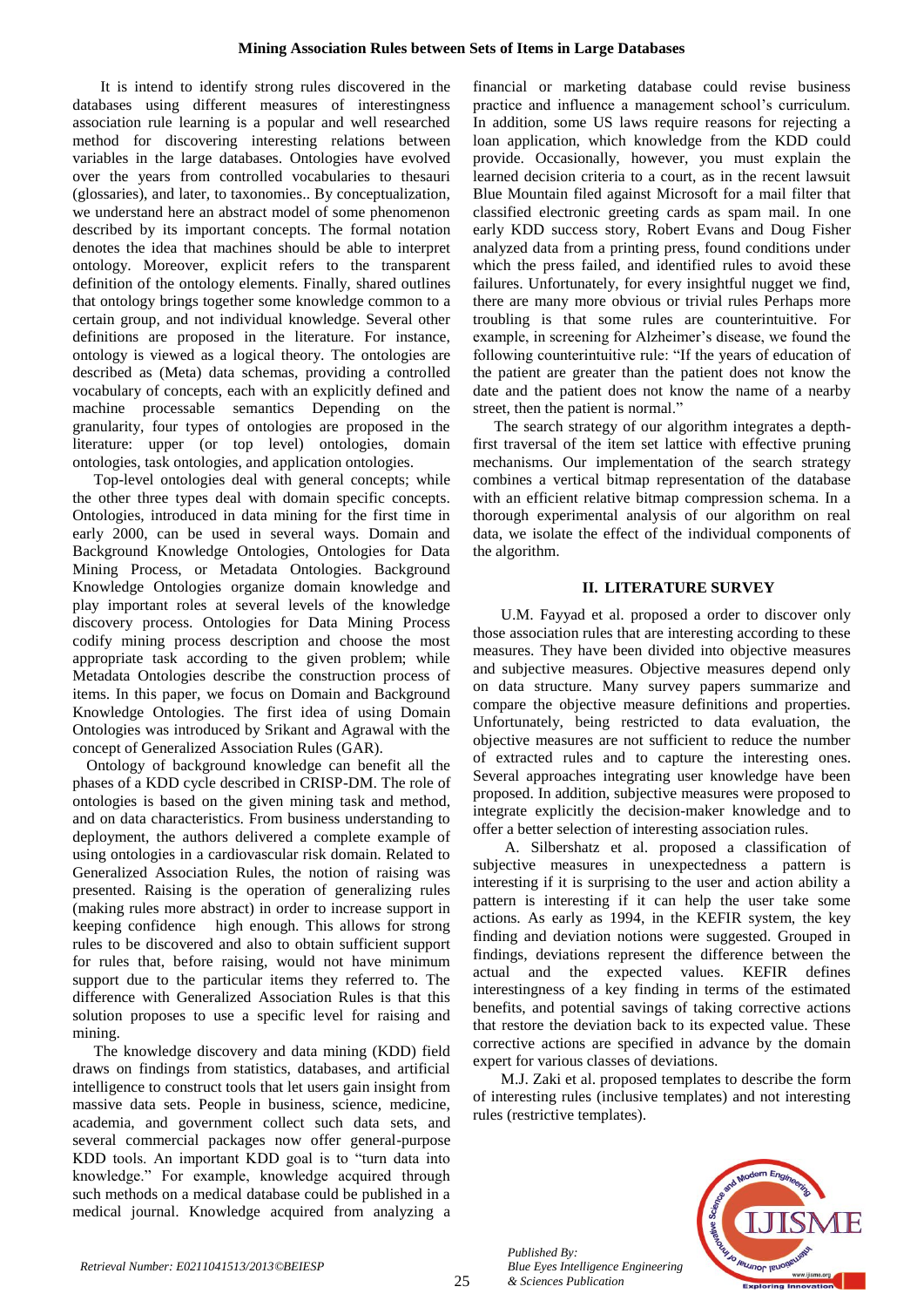The idea of using templates for association rule extraction was reused in other approaches proposed to use a rule-like formalism to express user expectations and the discovered association rules are pruned/summarized by comparing them to user expectations.

R. Agrawal et al. proposed a query language for association rule pruning based on SQL, called M-SQL. It allows imposing constraints on the condition and/or the consequent of the association rules.

J. Li et al. proposed architecture for query-based association rule pruning, but more constraints had driven exploratory mining of rules. The lack of user exploration and control, the rigid notation of relationship, and the lack of focus.

E. Baralis et al. proposed a new query language called Constrained Association Query and they pointed out the importance of user feedback and user flexibility in choosing interestingness metrics. Another related approach was proposed by An et al. in where the authors introduced domain knowledge in order to prune and summarize discovered rules. The first algorithm uses data taxonomy, defined by user, in order to describe the semantic distance between rules, and in order to group the rules.

D. Burdick et al. proposed algorithm allows grouping the discovered rules that share at least one item in the antecedent and the consequent. In 2007, a new methodology was proposed in to prune and organize rules with the same consequent. The authors suggested transforming the database in an association rule base in order to extract second-level association rules called meta rules, the extracted rules r1! r2 express relations between the two association rules and help pruning/grouping discovered rules.

## **III.PROPOSED SYSTEM**

Consider a supermarket with a large collection of items. Typical business decisions that the management of the supermarket has to make include what to put on sale, how to design coupons, how to place merchandise on shelves in order to maximize the prot, etc. Analysis of past transaction data is a commonly used approach in order to improve the quality of such decisions. Until recently, however, only global data about the cumulative sales during some time period (a day, a week, a month, etc.) was available on the computer. Progress in bar-code technology has made it possible to store the so called basket data that stores items purchased on a per-transaction basis. Basket data type transactions do not necessarily consist of items bought together at the same point of time. It may consist of items bought by a customer over a period of time. Examples include monthly purchases by members of a book club or a music club. Current address: Computer Science Department, Rutgers University, New Brunswick, NJ 08903 Permission to copy without fee all or part of this material is granted provided that the copies are not made or distributed for direct commercial advantage, the ACM copyright notice and the title of the publication and its date appear, and notice is given that copying is by permission of the Association for Computing Machinery.

To copy otherwise, or to republish, requires a fee and/or special permission. Proceedings of the 1993 ACM SIGMOD Conference Washington DC, USA, May 1993 several organizations have collected massive amounts of such data. These data sets are usually stored on tertiary storage and are very slowly migrating to database systems. One of the main reasons for the limited success of database systems in this area is that current database systems do not provide necessary functionality for a user interested in taking advantage of this information. This paper introduces the problem of \mining" a large collection of basket data type transactions for association rules between sets of items with some minimum species condense, and presents and client algorithm for this purpose. An example of such an association rule is the statement that 90% of transactions that purchase bread and butter also purchase milk.

Starting from a database, it proposes to extract all set of association rules satisfying minimum thresholds of support and confidence on ontology. It is very well known that mining algorithms can discover a prohibitive amount of association rules; for instance, thousands of rules are extracted from a database of several dozens of attributes and several hundreds of transactions, valuable information are often represented by those rare, low support, and unexpected association rules which are surprising to the user. So,we increase the support threshold, the more efficient the algorithms are and the more the discovered rules are obvious, and hence, the less they are interesting for the user.It is necessary to bring the support threshold low enough in order to extract valuable information. Unfortunately, the lower the support is, the larger the volume of rules becomes, making it intractable for a decision-maker to analyze the mining result. Experiments show that rules become almost impossible to use when the number of rules overpasses 100. Thus, it is crucial to help the decision-maker with an efficient technique for reducing the number of rules. The Demerits of existing system are :

- Execution Fulles is strongly limited by the huge amount of delivered rules.
- $\triangleright$  It is crucial to help the decision-maker with an efficient technique for reducing the number of rules.

Toward the use of ontology concepts. Furthermore, an interactive and iterative framework is designed to assist the user throughout the analyzing task. The interactivity of our approach relies on a set of rule mining operators defined over the Rule Schemas in order to describe the actions that the user can perform. This project is structured as follows: introduces notations and definitions used throughout the paper. Here we proposed our motivations for using ontologies. Describes the research domain and reviews related works and its Presents the proposed framework and its elements. It is devoted to the results obtained by applying our method over a questionnaire database and finally we present conclusions and shows directions for future research.

The Merits of proposed System are:

- Reduce the number of item sets by generating closed, maximal optimal item sets, and several algorithms to reduce the number of rules, using nonredundant rules, and pruning techniques.
- Domain ontologies improve the integration of user domain knowledge concerning the database field in the post processing step.